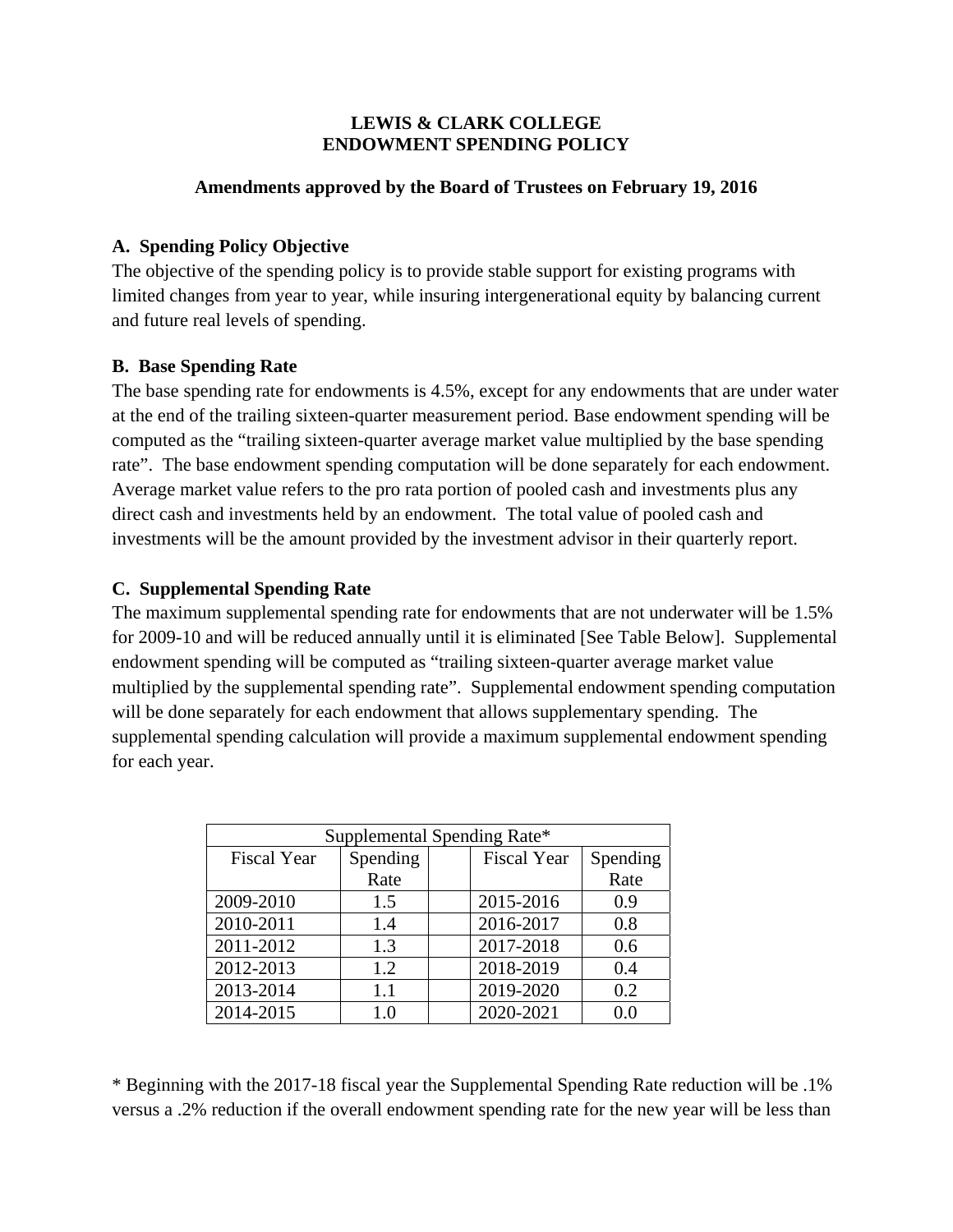99.9% of the current year spending. This flexibility will remain in place until the Supplemental Spending rate is completely eliminated.

# **D. Underwater Endowments**

At the end of the trailing sixteen-quarter measurement period any endowments that have a market value less than their original gift value shall be considered underwater. Under water endowments will be limited to a base spending rate of 2.5%. There will be no supplemental endowment spending from endowments that are underwater.

# **E. Spending Calculation Method for New Endowments**

New gifts for endowments will be placed in the endowments as soon as received. Spending from new endowments will be computed as if they were added during the last quarter of the trailing sixteen-quarter measurement period.

Prior to 2009 new gifts were treated as if they were in place for the entire sixteen-quarter period used to compute the average balance for the endowment spending formula. The difference for fiscal year 2009-10 between the previous method and the new method is approximately \$800,000. This is more than could easily be absorbed in one year and will be phased in over fiscal years 2009-10 through 2012-13 as follows:

- 100% of the difference between the "old" method and the "new" method will be added to the annual base endowment spending as computed under the "new" method for the 2009-10 fiscal year,
- 70% of the difference between the "old" method and the "new" method will be added to the annual base endowment spending as computed under the "new" method for the 2010-11 fiscal year,
- 40% of the difference between the "old" method and the "new" method will be added to the annual base endowment spending as computed under the "new" method for the 2011-12 fiscal year,
- The "new" method will be fully implemented for the 2012-13 fiscal year.

# **F. Timing of Trailing Sixteen-Quarter Average Market Value**

The trailing sixteen-quarter average refers to the sixteen calendar quarters (March 31, June 30, September 30, December 31) ending on September 30 of the year prior to the start of the fiscal period for which the spending is being determined.

## **G. Fund Distributions**